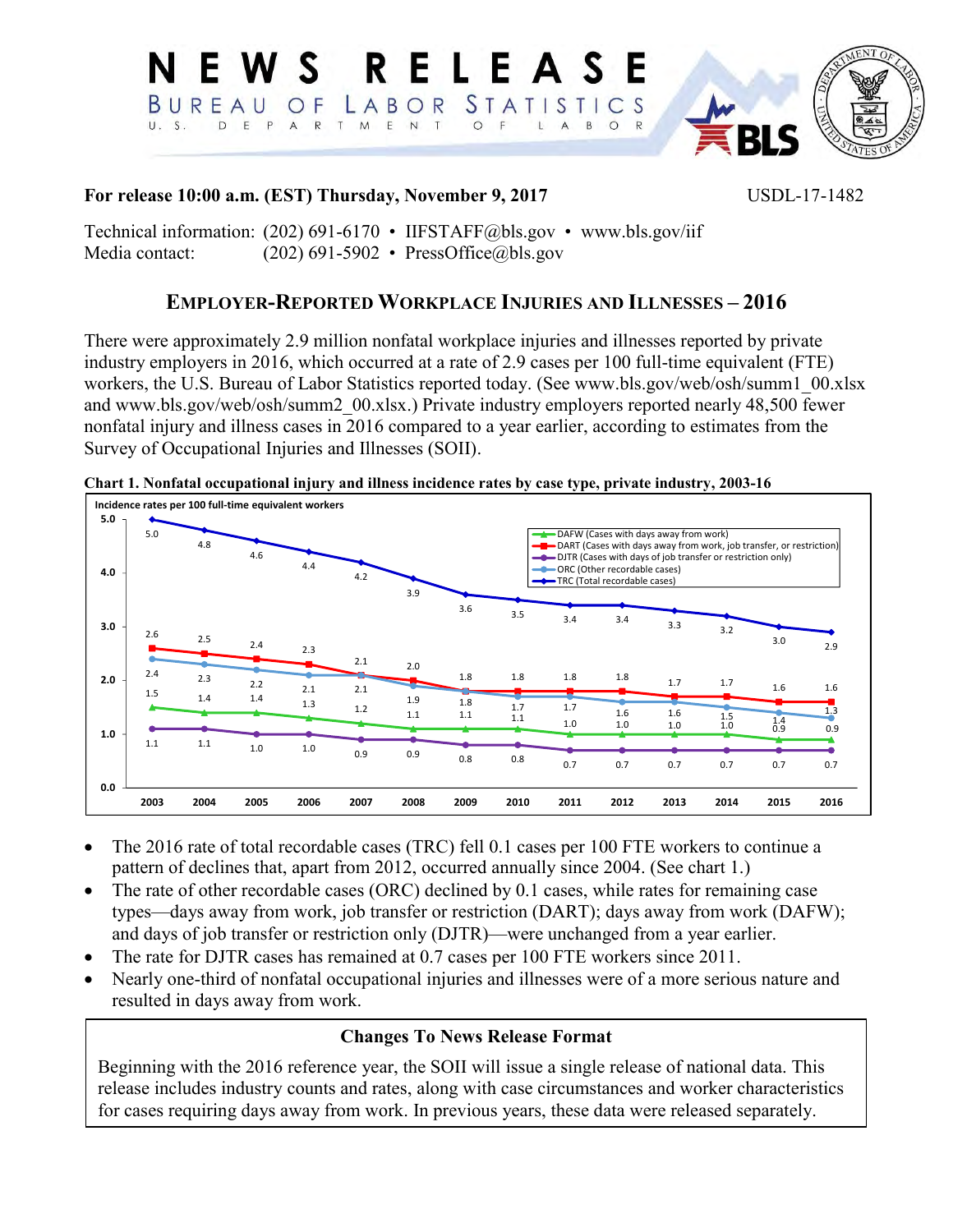



- Four private industry sectors—construction, manufacturing, wholesale trade, and retail trade experienced statistically significant declines in the TRC rate of occupational injuries and illnesses in 2016. (See chart 2.)
- Finance and insurance was the only industry sector in which the TRC rate of injuries and illnesses increased in 2016; though, the relatively low number of cases reported in this sector yielded the lowest rate among all private industry sectors (0.6 cases per 100 FTE workers).
- The TRC rate of work-related injuries and illnesses was unchanged among the 14 remaining private industry sectors in 2016.

#### **Cases resulting in days away from work**

Data and analysis in this section highlight case circumstances and worker characteristics—for example, worker occupation, event or exposure, and the nature of the injury or illness, among others—that are available for nonfatal injuries and illnesses that resulted in days away from work.

Note: Counts and incidence rates of case circumstances and worker characteristics for cases with days away from work (DAFW) estimates are presented at a different precision level than for other case types. Data users are cautioned to account for different levels of precision when analyzing estimates presented in this release. In this section, it is implied that statements refer to DAFW cases unless otherwise noted.

There were 892,270 occupational injuries and illnesses in 2016 that resulted in days away from work in private industry, essentially unchanged from the number reported for 2015. The private industry incidence rate for DAFW cases was 91.7 per 10,000 full-time equivalent (FTE) workers in 2016. The median days away from work—a key measure of the severity of cases—was 8 days in 2016, unchanged from 2015. (See [www.bls.gov/web/osh/cd\\_r1.xlsx,](https://www.bls.gov/web/osh/cd_r1.xlsx) [www.bls.gov/web/osh/cd\\_r5.xlsx,](https://www.bls.gov/web/osh/cd_r5.xlsx) and [www.bls.gov/web/osh/cd\\_r65.xlsx.](https://www.bls.gov/web/osh/cd_r65.xlsx))

Of the four private industry sectors whose rates of total recordable cases declined in 2016 construction, manufacturing, wholesale trade, and retail trade—only retail trade (122,390) and manufacturing (118,050) had more than 100,000 DAFW cases. Of these two industry sectors, only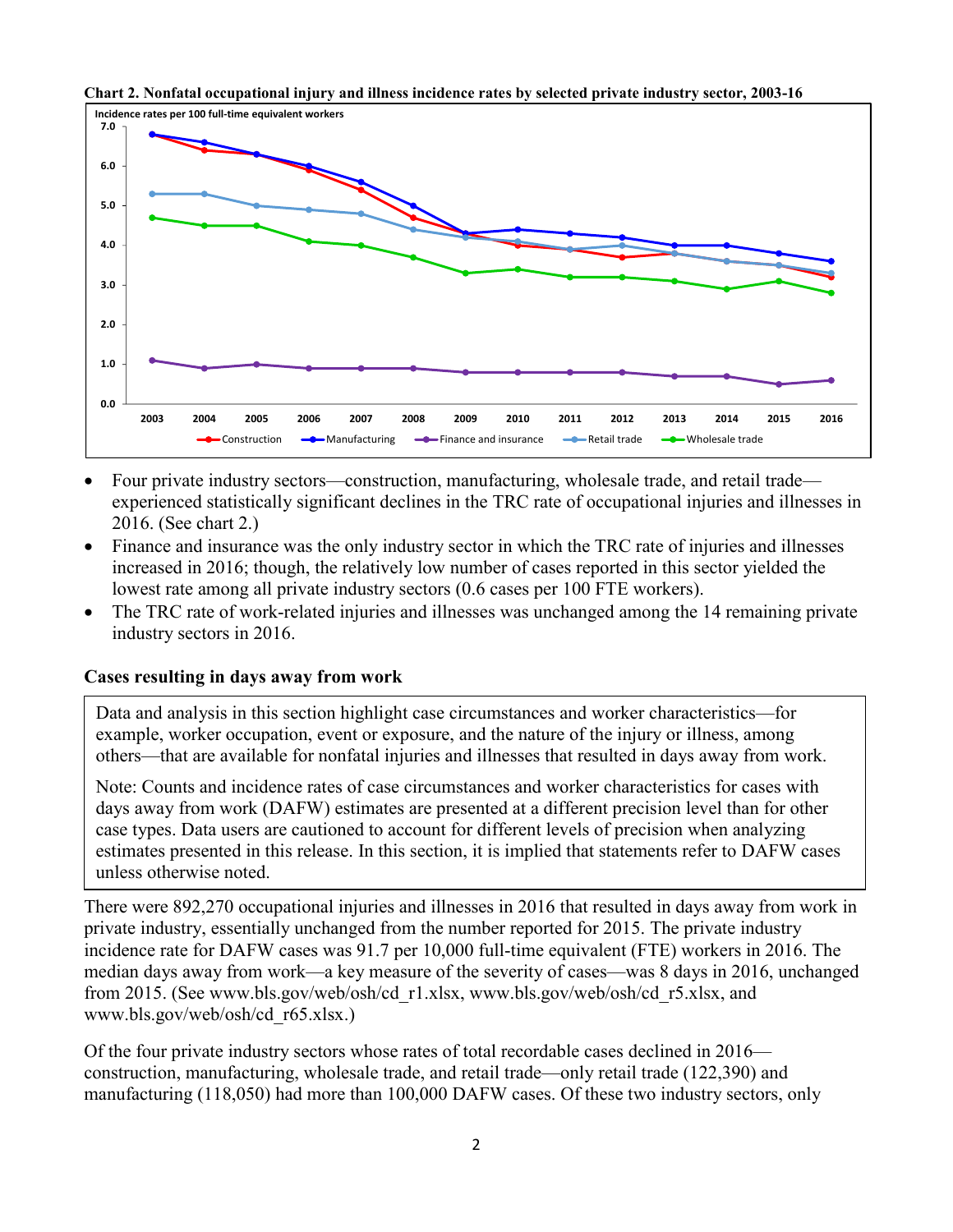manufacturing had a decrease in both the count and incidence rate for DAFW cases in 2016. (See [www.bls.gov/web/osh/cd\\_r1.xlsx](https://www.bls.gov/web/osh/cd_r1.xlsx) and [www.bls.gov/web/osh/cd\\_r5.xlsx.](https://www.bls.gov/web/osh/cd_r5.xlsx))

- In manufacturing, the number of DAFW cases fell by 4,560 (4 percent) to 118,050 in 2016. (See chart 3.) This resulted in an incidence rate of 94.9 cases per 10,000 FTE workers in 2016, down from 99.0 cases in 2015. (See [www.bls.gov/web/osh/cd\\_r5.xlsx.](https://www.bls.gov/web/osh/cd_r5.xlsx))
- Workers in manufacturing who sustained occupational injuries and illnesses resulting in days away from work in 2016 required a median of 9 days to return to work, unchanged from 2015. (See [www.bls.gov/web/osh/cd\\_r65.xlsx.](https://www.bls.gov/web/osh/cd_r65.xlsx))
- Injuries and illnesses to production workers accounted for 64 percent (75,070 cases) of total DAFW cases in manufacturing in 2016, a decrease of 3,510 cases from 2015. (See [www.bls.gov/web/osh/cd\\_r44.xlsx.](https://www.bls.gov/web/osh/cd_r44.xlsx))
- Injuries and illnesses to transportation and material moving workers accounted for 18 percent (21,100 cases) of the total DAFW cases in manufacturing, which was a decrease of 950 cases from 2015. (See [www.bls.gov/web/osh/cd\\_r44.xlsx.](https://www.bls.gov/web/osh/cd_r44.xlsx))

### **Chart 3. Selected changes in days-away-from-work cases from 2015 to 2016 in manufacturing by event or exposure**



- In manufacturing, 19 percent (22,040) of the DAFW cases were the result of falls, slips, or trips in 2016, a decline of 1,470 cases from 2015 levels. (See chart 3 and [www.bls.gov/web/osh/cd\\_r4.xlsx.](https://www.bls.gov/web/osh/cd_r4.xlsx)) This resulted in an incidence rate of 17.7 cases per 10,000 FTE workers in 2016, down from a rate of 19.0 cases in 2015. (See [www.bls.gov/web/osh/cd\\_r8.xlsx.](https://www.bls.gov/web/osh/cd_r8.xlsx))
- Other leading events or exposures in manufacturing in 2016 included contact with object or equipment (35.4 cases per 10,000 FTE workers) and overexertion and bodily reaction (34.1 cases). Both rates were essentially unchanged from 2015. (See [www.bls.gov/web/osh/cd\\_r8.xlsx.](https://www.bls.gov/web/osh/cd_r8.xlsx))

#### **Chart 4. Nonfatal occupational injury and illness incidence rates for days-away-from-work cases in manufacturing by leading nature of injury or illness, private industry, 2012-16**